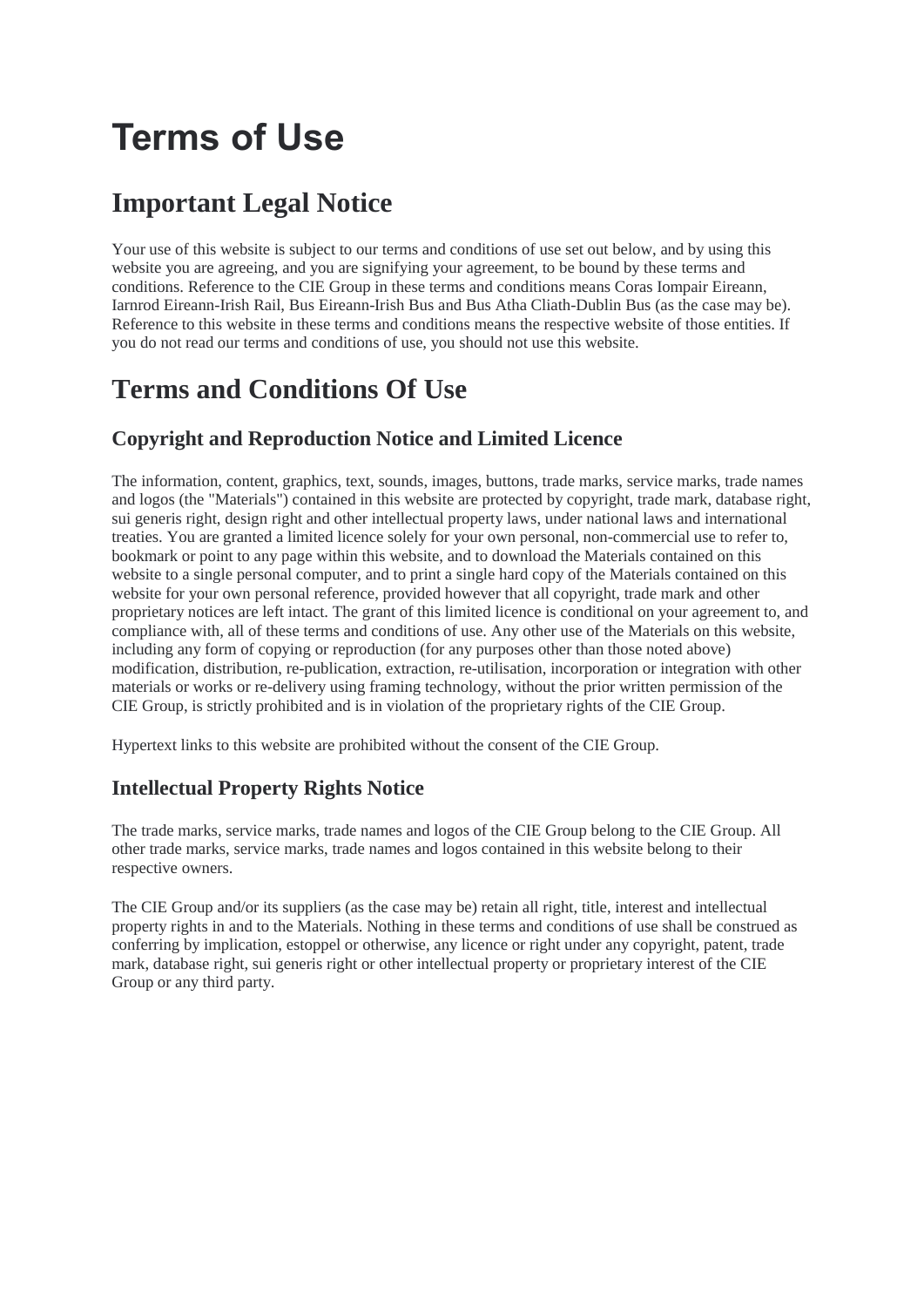#### **Disclaimers**

All use by you of this website is at your own risk. You assume complete responsibility for, and for all risk of loss resulting from, your downloading and/or using of, or referring to or relying on, Materials, or any other information obtained from your use of this website. You agree that the CIE Group and providers of telecommunications and network services to the CIE Group will not be liable for damages arising out of your use or your inability to use this website, and you hereby waive any and all claims with respect thereto, and whether based on contract, tort or other grounds.

This website is available to all users "as is" without any representations or warranties of any kind, either express or implied. The CIE Group makes no representations, warranties or undertakings that this website, or the server that makes it available, will be free from defects, including, but not limited to viruses or other harmful elements. The CIE Group accepts no liability for any infection by computer virus, bug, tampering, unauthorised access, intervention, alteration or use, fraud, theft, technical failure, error, omission, interruption, deletion, defect, delay, or any event or occurrence beyond the control of the CIE Group, which corrupts or affects the administration, security, fairness and integrity or proper conduct of any aspect of this website. There are certain inherent risks in using the Internet and the World Wide Web. The CIE Group makes no representations, warranties or undertakings about:

- Any of the Materials on this website (including without limitation, their accuracy, their completeness or their merchantability, quality or fitness for any particular purpose); or
- Any content of or information on any other website referred to or accessed by hypertext link through this website or from which this website is referred to or accessed by hypertext link ("third party site"). The CIE Group does not endorse or approve the content of any third party site, nor will the CIE Group have any liability in connection with any third party site (including but not limited to liability arising out of any allegation that the content of or information on any third party site infringes any law or the rights of any person or entity). No judgment or warranty is made with respect to the accuracy, timeliness or suitability of the content of any third party site, and any and all liability which might arise out of, or in connection with, your use or reliance on the content of or information on, or the performance of, any third party site is excluded.

The CIE Group reserves the right to change the content, presentation, performance, user facilities and availability of any part of this website at its sole discretion, including these terms and conditions of use, and you should check these terms and conditions of use regularly for any changes.

#### **Limitation of Liability**

To the fullest extent permitted by applicable law, neither the CIE Group nor any of its directors, employees, affiliates or other representatives will be liable for loss or damages arising out of or in connection with your use of, or your inability to use, the Materials, and/or facilities or services offered through this website, including, but not limited to, indirect or consequential loss or damages, loss of data, income, profit or opportunity, loss of or damage to property and claims of third parties, even if the CIE Group has been advised of the possibility of such loss or damages, or such loss or damages were reasonably foreseeable.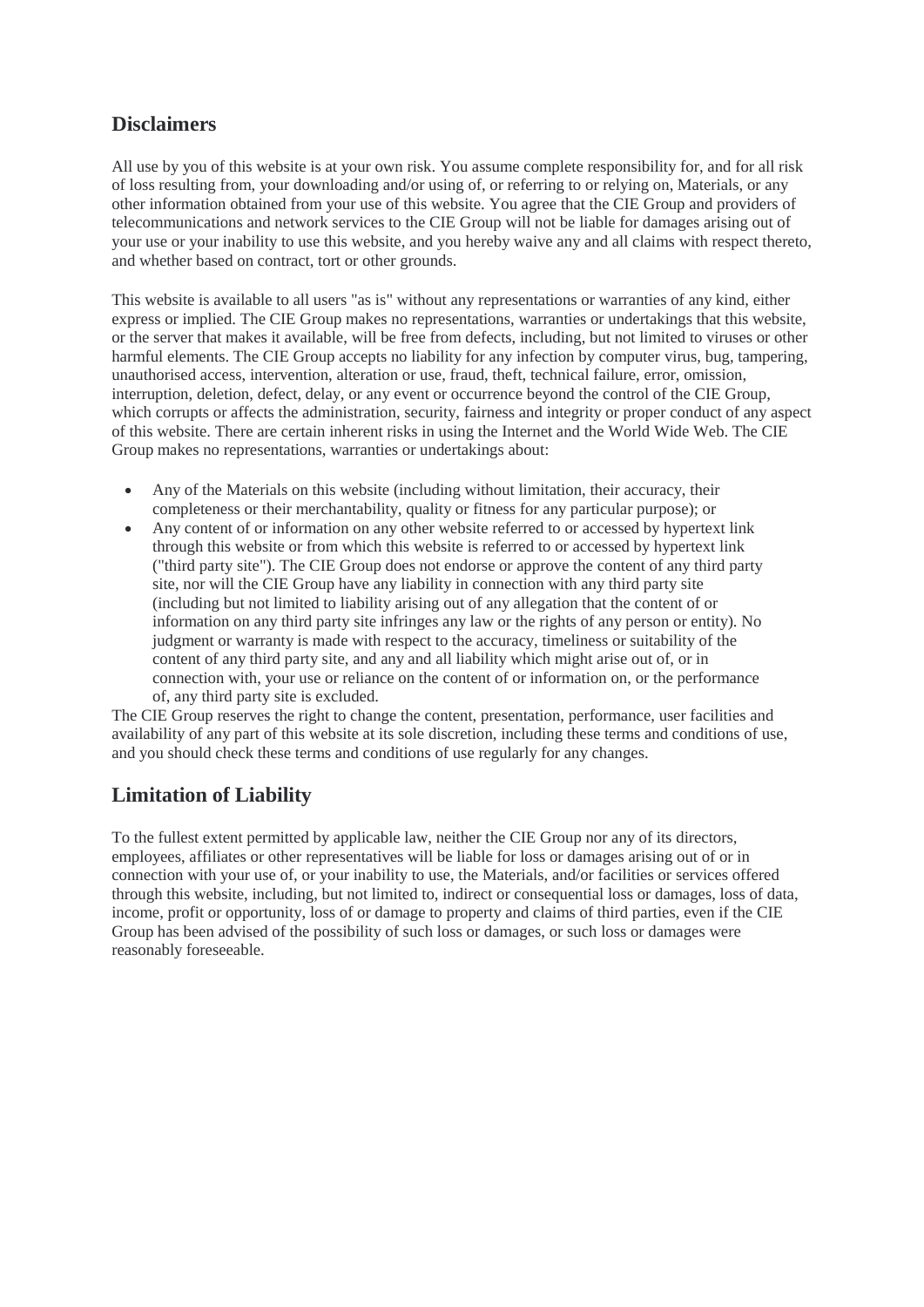#### **Data Protection and Privacy Statement**

The CIE Group (ie Coras Iompair Eireann, Iarnrod Eireann-Irish Rail, Bus Eireann-Irish Bus and Bus Atha Cliath-Dublin Bus) respects your right to privacy. Visitors should be aware that each time they visit a website two general levels of information about their visit can be retained. The first level comprises statistical and other analytical information collected on an aggregate and non-individual specific basis of all browsers who visit the site, and the second is information which is personal or particular to a specific visitor who knowingly chooses to provide that information.

The statistical and analytical information provides us with general and not individually specific information about the number of people who visit this website; the number of people who return to this site; the pages that they visit; and where they were before they came to this site and the page in the site at which they exited. This information helps us monitor traffic on our website so that we can manage the site's capacity and efficiency. It also helps us to understand which parts of this site are most popular, and generally to assess user behaviour and characteristics in order to measure interest in and use of the various areas of the site.

This type of non-personal information and data can be collected through the standard operation of our internet servers and logs as well as "cookies". "Cookies" are small text files that a website can use in order to recognise visitors who revisit a site so as to facilitate their ongoing access to and use of the site. It enables usage behaviour to be tracked and aggregate data to be compiled that would facilitate more targeted advertising and improved content. Typically, cookies involve the assigning of a unique number to the visitor. Visitors should be aware that the CIE Group is unable to control the use of cookies or the resulting information by other third parties such as advertisers or parties hosting data for the CIE Group. One simple way to prevent the use of cookies it to activate the facility which is available in most web browsers that enables the user to deny or accept cookies. However, visitors should realise that certain cookies may be necessary in order to provide the visitor with certain features such as the customised delivery of certain information.

Throughout this website you may have an opportunity to send us information relating to you such as through the "contact us" pages, any online booking service or online ticket purchase service operated by the CIE Group or any other area where you may send e-mails, request brochures, enter contests or respond to any promotions. By choosing to participate in these, you will be providing us with some level of personal information relating to you. This information will only be used by the CIE Group for the purposes for which it was provided by you and/or for verification purposes and statistical analysis. This information may also be used to enhance the functionality of this website.

In particular, if you use the online booking service or purchase a ticket on this website, you will be required to provide us with certain information such as name, postal address, credit/debit card number and expiration date, billing address, telephone number(s) and email address. Such information will be used to process your online booking and/or online ticket purchase and to contact you when necessary in connection with your travel arrangements. For those purposes, we may provide your information to a third party to process payment in respect of your booking and/or ticket purchase on this website.

You will be given an opportunity to determine whether your information may be utilised for direct marketing purposes. Unless you have specifically indicated that you wish for your information to be made available to third parties, the CIE Group will not share such information with any entities outside the CIE Group. If you have so chosen, the information which you provide us on this website may be used to provide you with details of products, services, contests, competitions or promotions being provided or run by other members of the CIE Group [or any third party that we may select and which we may think would be of interest to you].

The CIE Group utilises secure server software (SSL) to encrypt sensitive information entered on this website.